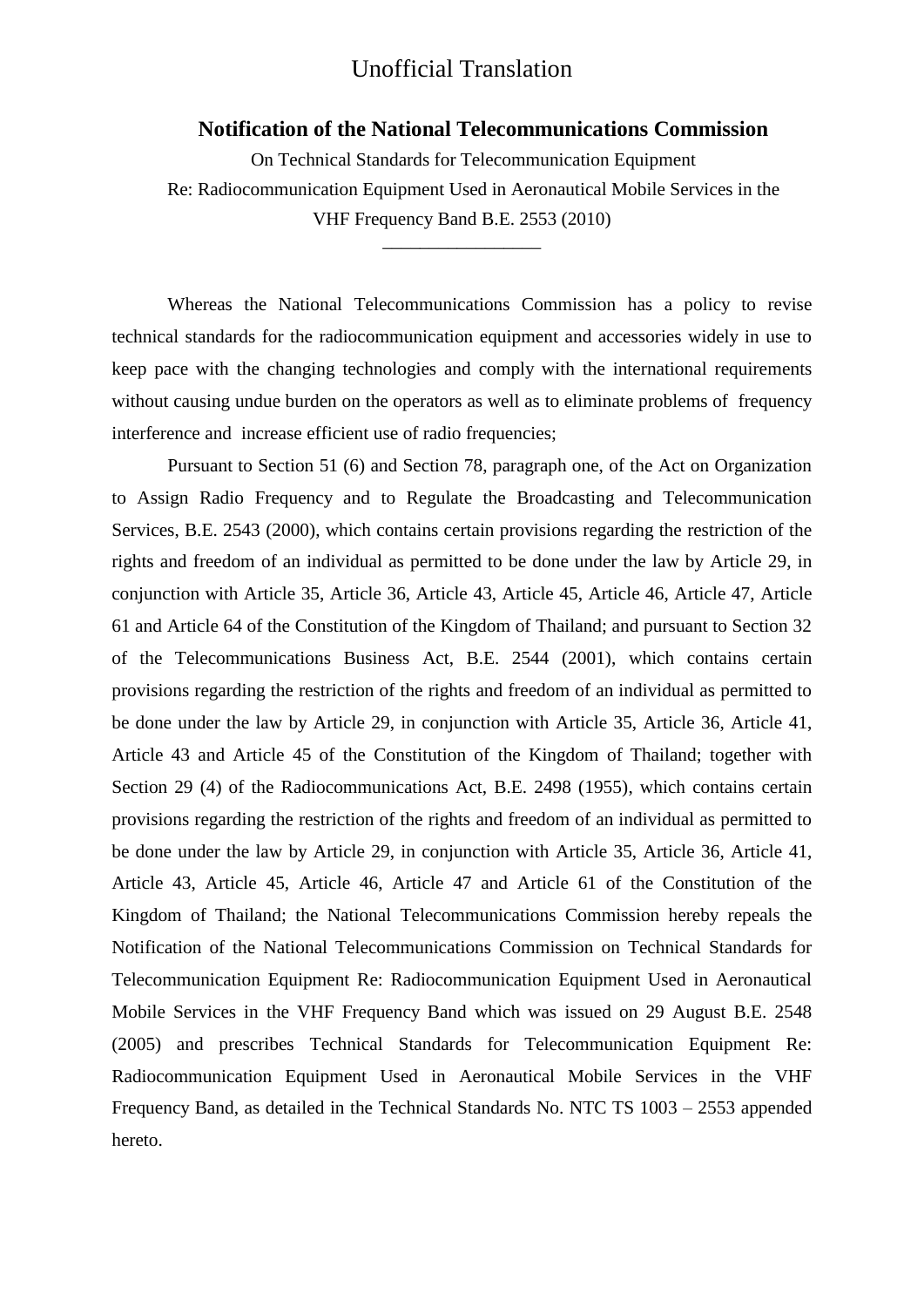## Unofficial Translation

This Notification shall come into force as from the day following the date of its publication in the Government Gazette.

> Announced on the  $7<sup>th</sup>$  day of May B.E. 2553 (2010) Professor Prasit Prapinmongkolkarn Chairman of the National Telecommunications Commission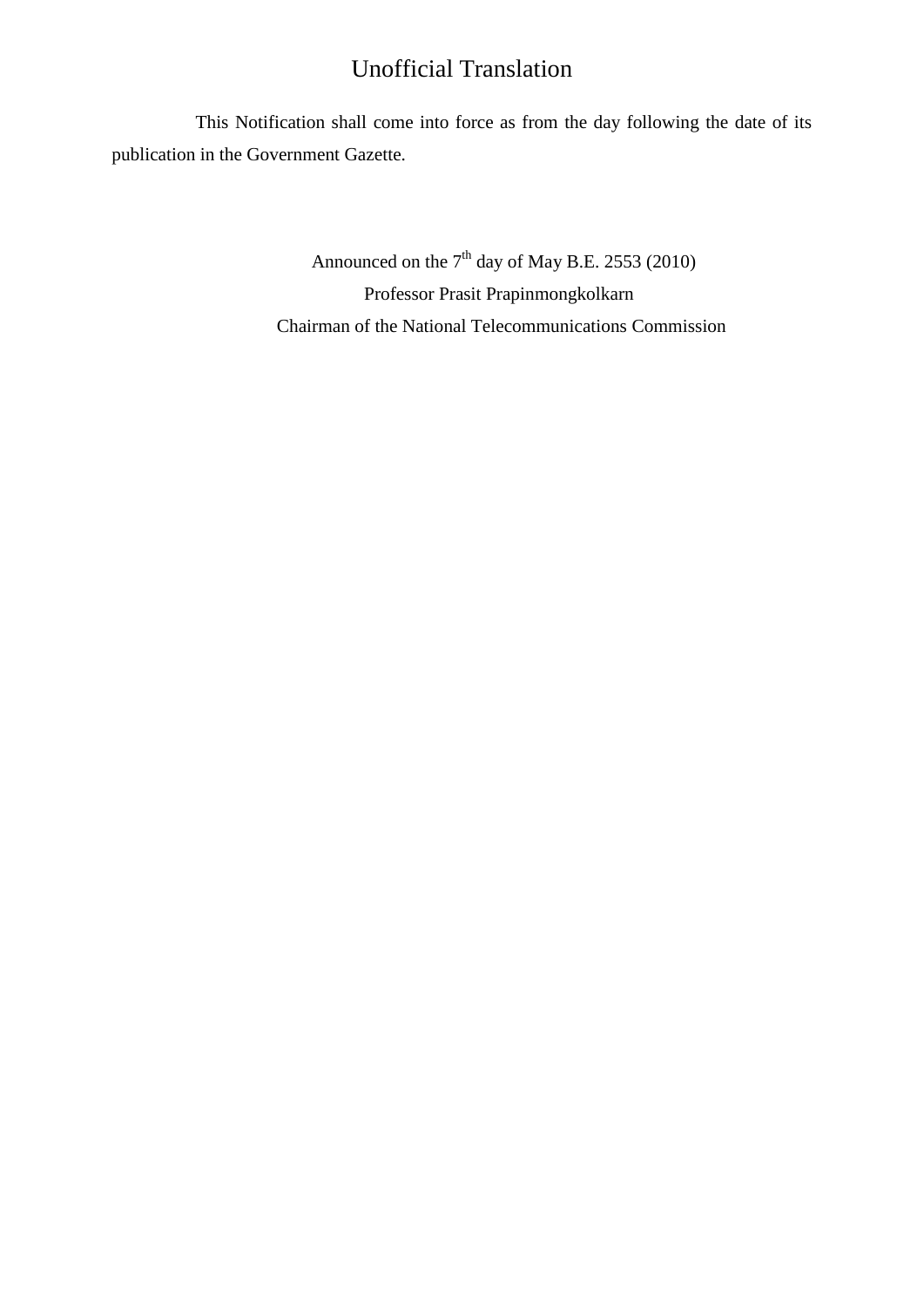

# **Technical Standards for Telecommunication Equipment NTC TS 1003 - 2553**

# **Radiocommunication Equipment Used in Aeronautical Mobile Services in the VHF Frequency Band**

**Office of the National Telecommunications Commission 87 Phahon Yothin 8 Road, Samsennai, Phayathai, Bangkok 10400 Tel. 0 2271 0151-60 Website: [www.ntc.or.th](http://www.ntc.or.th/)**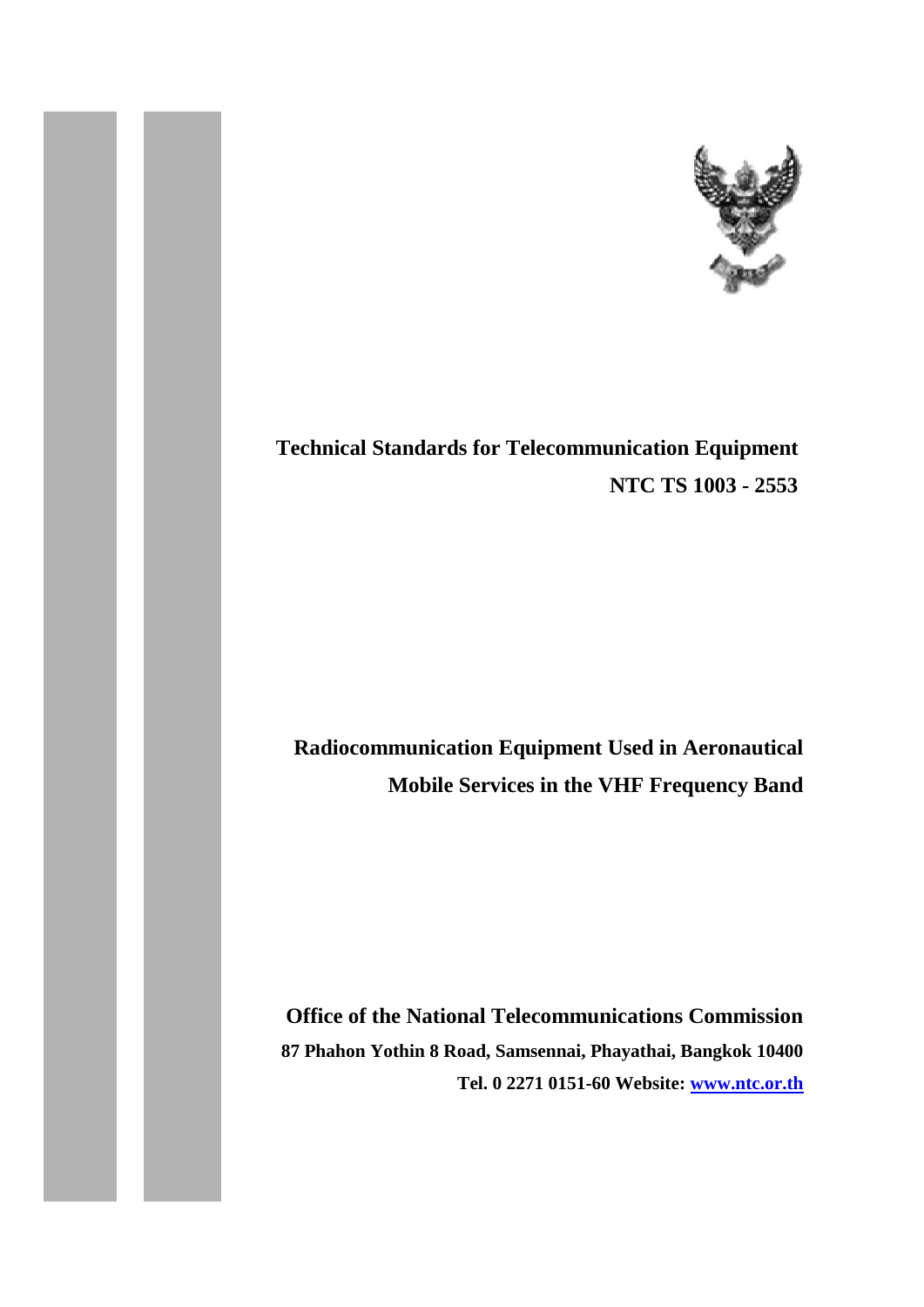## **Table of Contents**

<span id="page-3-0"></span>

| Page |
|------|
|      |
|      |
|      |
|      |
|      |
|      |
|      |
|      |
|      |
|      |
|      |
|      |
|      |
|      |
|      |
|      |
|      |
|      |
|      |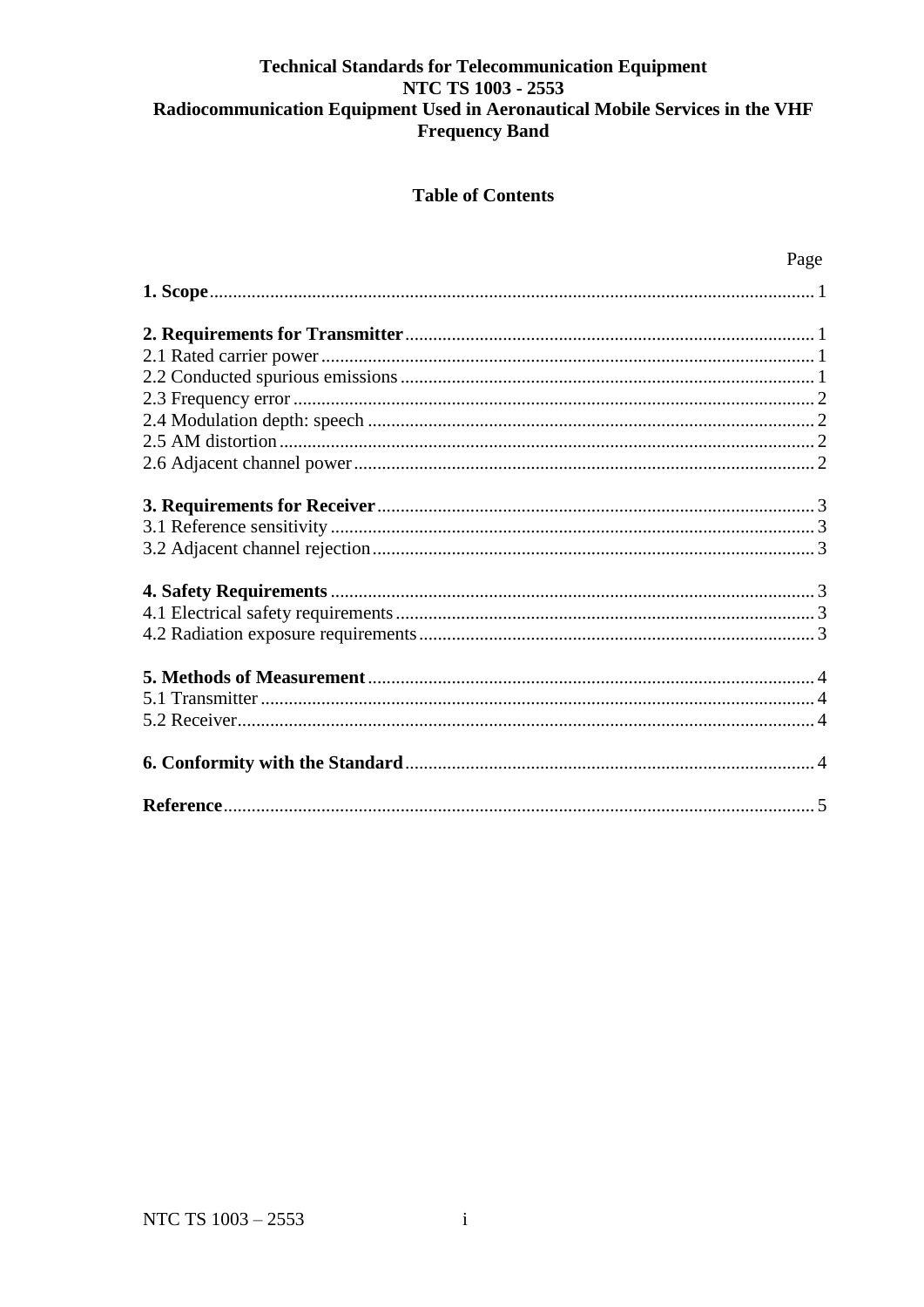#### **1. Scope**

This technical standard specifies the minimum technical characteristics for radiocommunication equipment used in the aeronautical mobile services in the VHF frequency range of 117.975 – 137.000 MHz with channel spacing of 8.33 kHz or 25 kHz. Such equipment is used as fixed, mobile, and hand-held ground-based aeronautical stations, for analogue speech communication by the double sideband amplitude modulation only.

This technical standard does not apply to the VHF Air-Ground Digital Link (VDL) communication and the radiocommunication equipment using frequency-offset system.

#### <span id="page-4-0"></span>**2. Requirements for Transmitter**

#### <span id="page-4-1"></span>**2.1 Rated carrier power**

**Definition Rated carrier power** is the carrier power of the equipment as declared by the manufacturer in its technical documents. The carrier power is the average power delivered to the artificial antenna during a radio frequency cycle in the absence of modulation. The measured carrier power shall be within  $\pm$  1.5 dB of the rated carrier power.

**Limit** The rated carrier power shall not exceed the values given in the table below:

| <b>Type of transmitter</b> | <b>Carrier power (watt)</b><br>(mean power) | <b>Carrier power (watt)</b><br>(peak envelope power) |
|----------------------------|---------------------------------------------|------------------------------------------------------|
| Fixed                      | <b>200</b>                                  | 800                                                  |
| Mobile                     |                                             | <b>200</b>                                           |
| Hand-held                  |                                             |                                                      |

## <span id="page-4-2"></span>**2.2 Conducted spurious emissions**

**Definition Conducted spurious emissions** are emissions at the antenna connector on a frequency or frequencies which are outside the necessary bandwidth and the level of which may be reduced without affecting the corresponding transmission of information. Conducted spurious emissions include harmonic emissions, parasitic emissions, intermodulation products, and frequency conversion products, but exclude out-of-band emissions.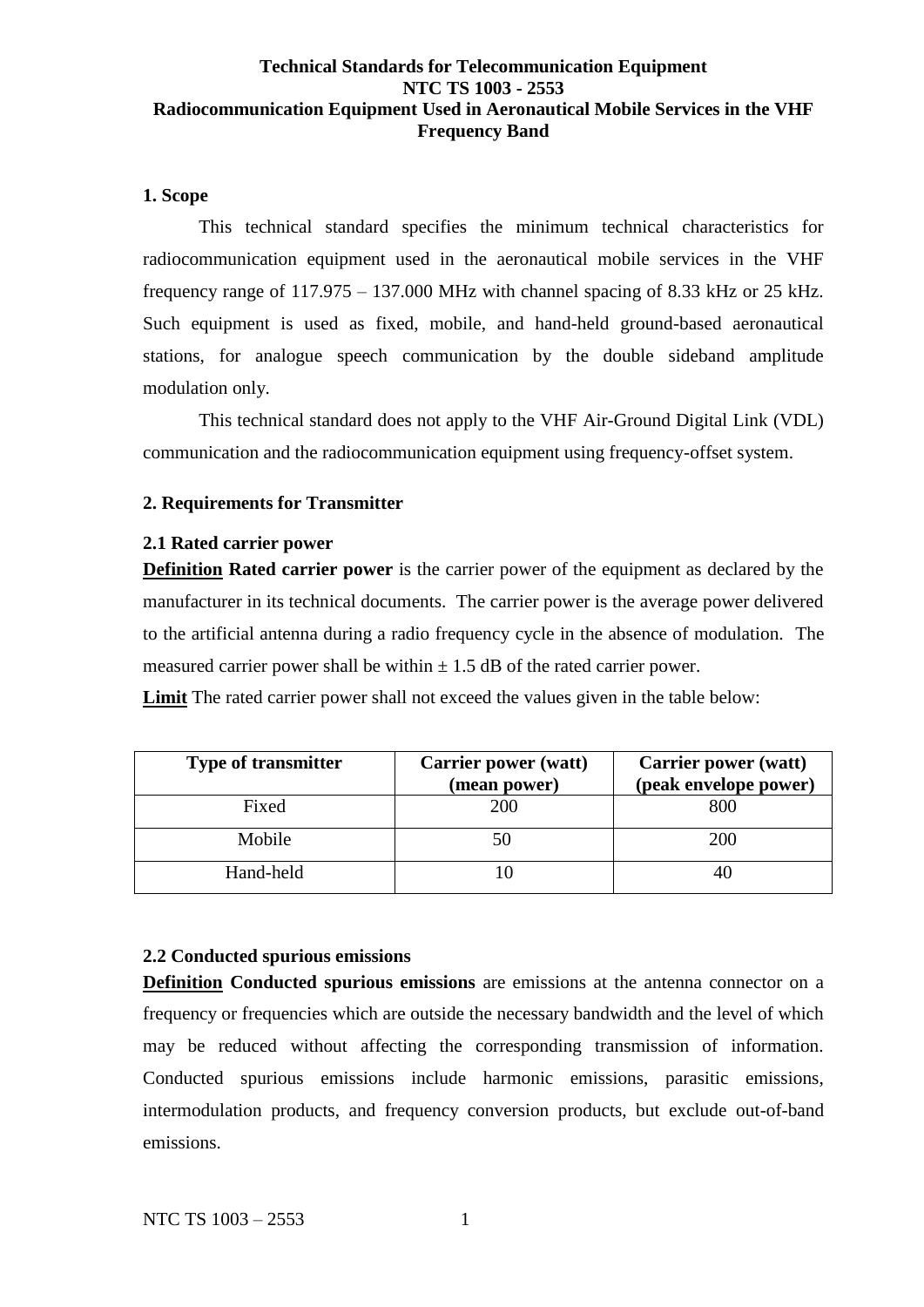**Limit** The power levels of conducted spurious emissions within the frequency range of 9 kHz - 3 GHz shall be attenuated below the carrier power in the absence of modulation at least  $43 + 10 \log P$  (dB) or 70 dBc, whichever is less stringent, where P is mean power in watt (W).

## <span id="page-5-0"></span>**2.3 Frequency error**

**Definition Frequency error** is the difference between the measured carrier frequency in the absence of modulation and the nominal frequency of the transmitter.

**Limit** The frequency error shall not exceed the values given in the table below:

| <b>Channel spacing</b><br>(kHz) | Frequency error (Part per million: ppm) |
|---------------------------------|-----------------------------------------|
| 8.33                            |                                         |
|                                 | $+20$                                   |

## <span id="page-5-1"></span>**2.4 Modulation depth: speech**

**Definition Modulation depth: speech** is the fractional ratio, expressed as a percentage, of the difference and the sum of the numerical values of the largest and smallest amplitudes encountered in one cycle of the modulating waveform.

**Limit** The amplitude modulation depth shall be at least 85% at the normal 1 kHz test signal.

## <span id="page-5-2"></span>**2.5 AM distortion**

**Definition AM distortion** is the ratio, expressed as a percentage, of the total rms voltage of all the harmonics of the modulated waveform to the total rms voltage.

Limit The AM distortion shall not exceed 10%.

## <span id="page-5-3"></span>**2.6 Adjacent channel power**

**Definition Adjacent channel power** is that part of the total output power of a transmitter under defined conditions of modulation, which falls within a specified passband centered on the nominal frequency of either of the adjacent channels. This adjacent channel power is the sum of the mean power produced by the modulation, hum and noise of the transmitter.

**Limit** The adjacent channel power levels shall be at least 50 dB below the carrier power.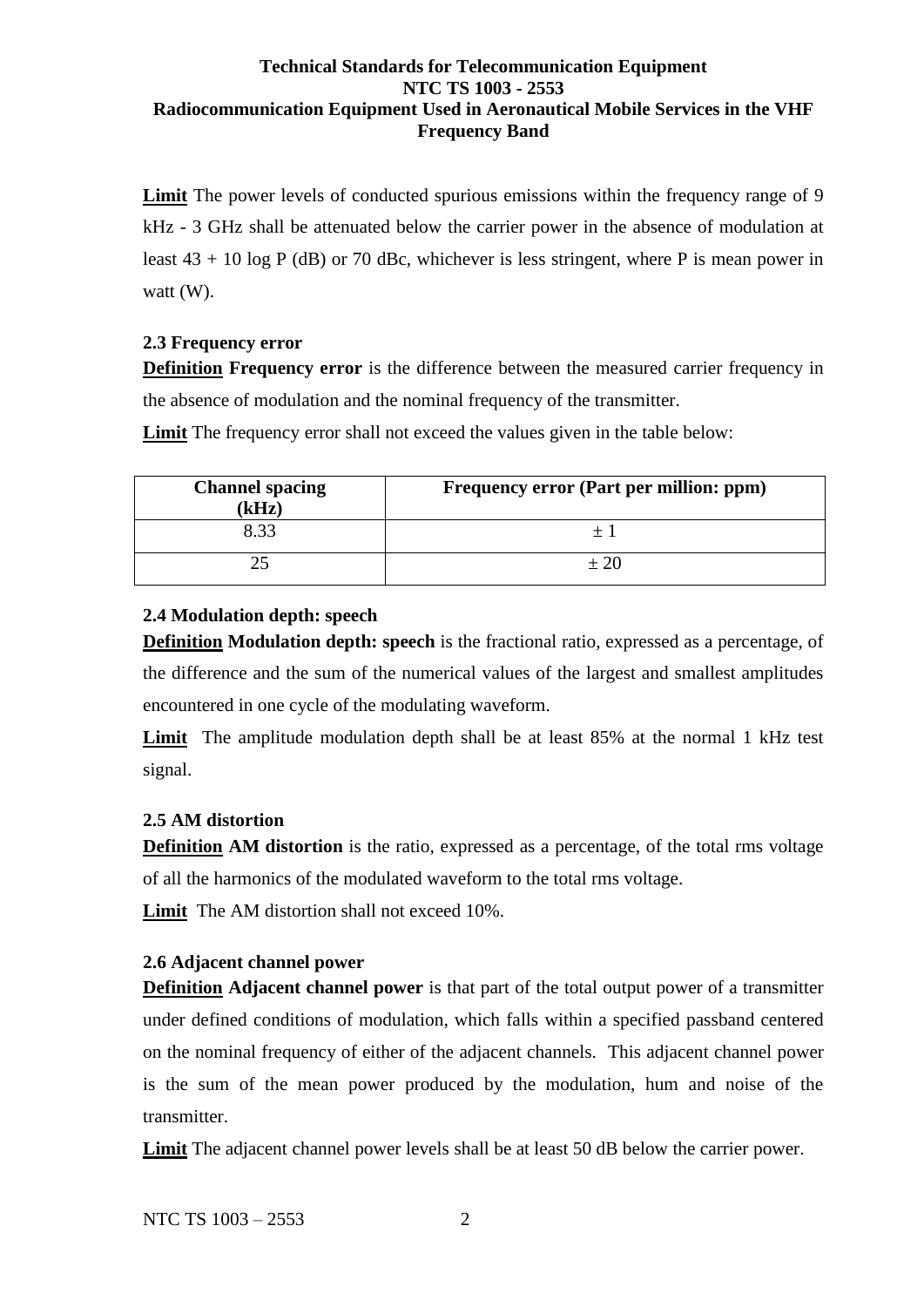#### <span id="page-6-0"></span>**3. Requirements for Receiver**

#### <span id="page-6-1"></span>**3.1 Sensitivity**

**Definition Sensitivity** is the lowest level of receiver input signal at a nominal frequency with specified modulation that will result in the standard SINAD at the output signal of the receiver.

**Limit** The maximum input signal level shall not exceed  $1 \mu$ V (microvolt) at 12 dB SINAD when measured at the normal 1 kHz test signal with the modulation depth of 30%.

#### <span id="page-6-2"></span>**3.2 Adjacent channel rejection**

**Definition Adjacent channel rejection** is the capability of a receiver to receive a wanted modulated signal at a nominal frequency without exceeding a given degradation due to the presence of an unwanted modulated signal in the adjacent channel, which differs in frequency from the wanted signal by 8.33 kHz or 25 kHz, as the case may be.

**Limit** The adjacent channel rejection shall not be less than 60 dB.

#### <span id="page-6-3"></span>**4. Safety Requirements**

#### <span id="page-6-4"></span>**4.1 Electrical safety requirements**

The electrical safety requirements for radiocommunication equipment used in aeronautical mobile services in the VHF frequency band shall comply with any of the following standards:

4.1.1 IEC 60950 - 1 : Information Technology Equipment – Safety – Part 1:

General Requirements

4.1.2 TIS 1561 - 2548 : Information Technology Equipment - Safety:

General Requirements

#### <span id="page-6-5"></span>**4.2 Radiation exposure requirements**

The installation of radiocommunication station and the use of radiocommunication equipment in aeronautical mobile services in the VHF frequency band shall comply with the safety standard for the use of radiocommunication equipment on human health, as well as safety criteria and measures for the use of radiocommunication equipment on human health prescribed by the National Telecommunications Commission.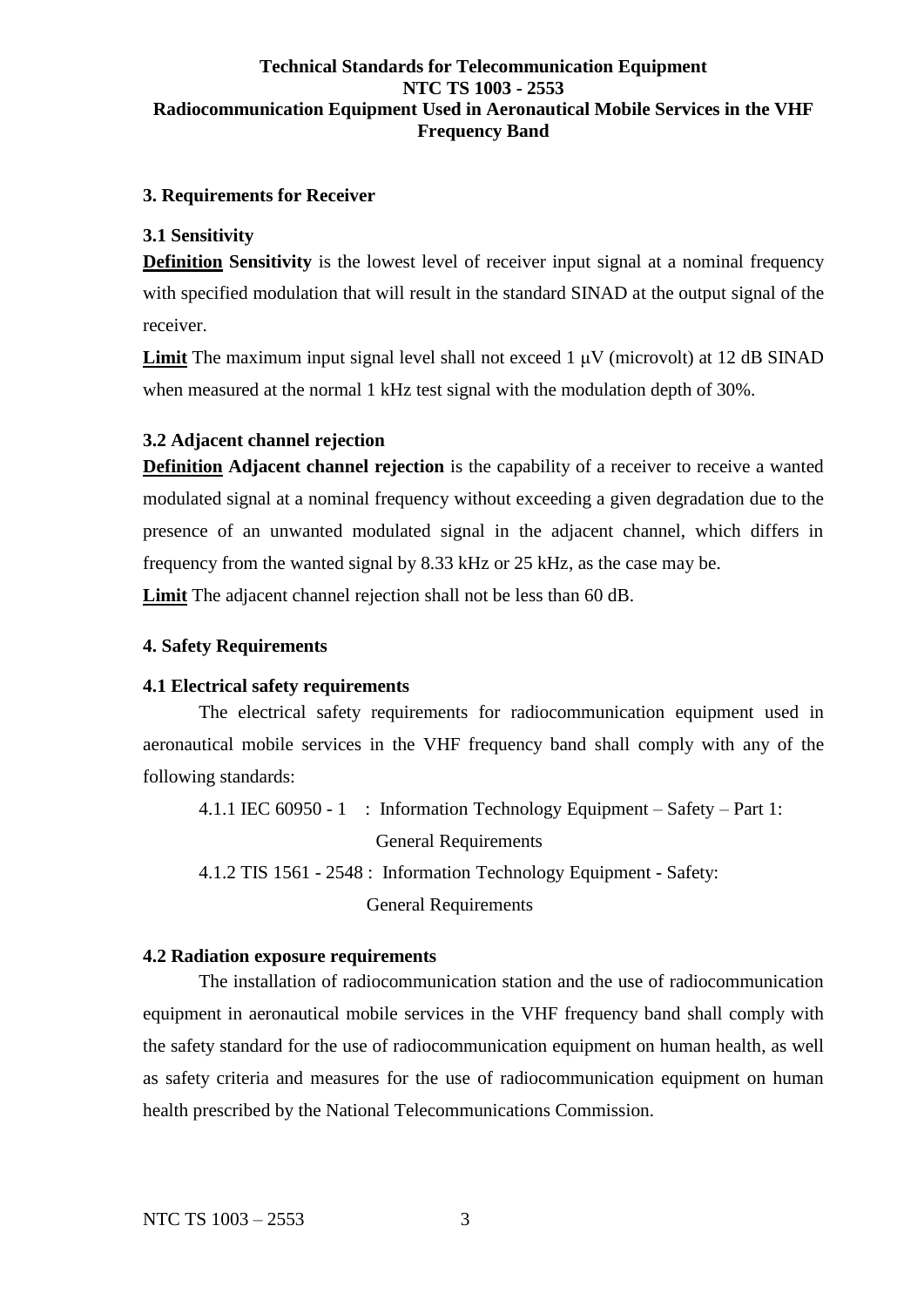#### <span id="page-7-0"></span>**5. Methods of Measurement**

#### <span id="page-7-1"></span>**5.1 Transmitter**

### **5.1.1 Rated carrier power**

The testing method shall follow IEC 60489-2 [1], or any other equivalent method.

#### **5.1.2 Conducted spurious emissions**

The testing method shall follow IEC 60489-2, ITU-R Rec. SM. 329-10 [2], or any other equivalent method.

#### **5.1.3 Frequency error**

The testing method shall follow IEC 60489-2, or any other equivalent method.

#### **5.1.4 Modulation depth: speech**

The testing method shall follow IEC 60489-2, or any other equivalent method.

#### **5.1.5 AM distortion**

The testing method shall follow ETSI EN 300 676 [3], AZ/NZS 4583 [4], or any other equivalent method.

#### **5.1.5 Adjacent channel power**

The testing method shall follow IEC 60489-2, or any other equivalent method.

## <span id="page-7-2"></span>**5.2 Receiver**

## **5.2.1 Sensitivity**

The testing method shall follow IEC 60489-3 [5], or any other equivalent method.

#### **5.2.2 Adjacent channel rejection**

The testing method shall follow IEC 60489-3, or any other equivalent method.

#### <span id="page-7-3"></span>**6. Conformity with the Standard**

The radiocommunication equipment used in aeronautical mobile services in the VHF frequency band shall present its conformity with this Standard. It shall be regarded as telecommunication equipment Type B prescribed in the Notification of the National Telecommunications Commission Re: Conformity Assessment of Telecommunication Equipment.

\_\_\_\_\_\_\_\_\_\_\_\_\_\_\_\_\_\_\_\_\_\_\_